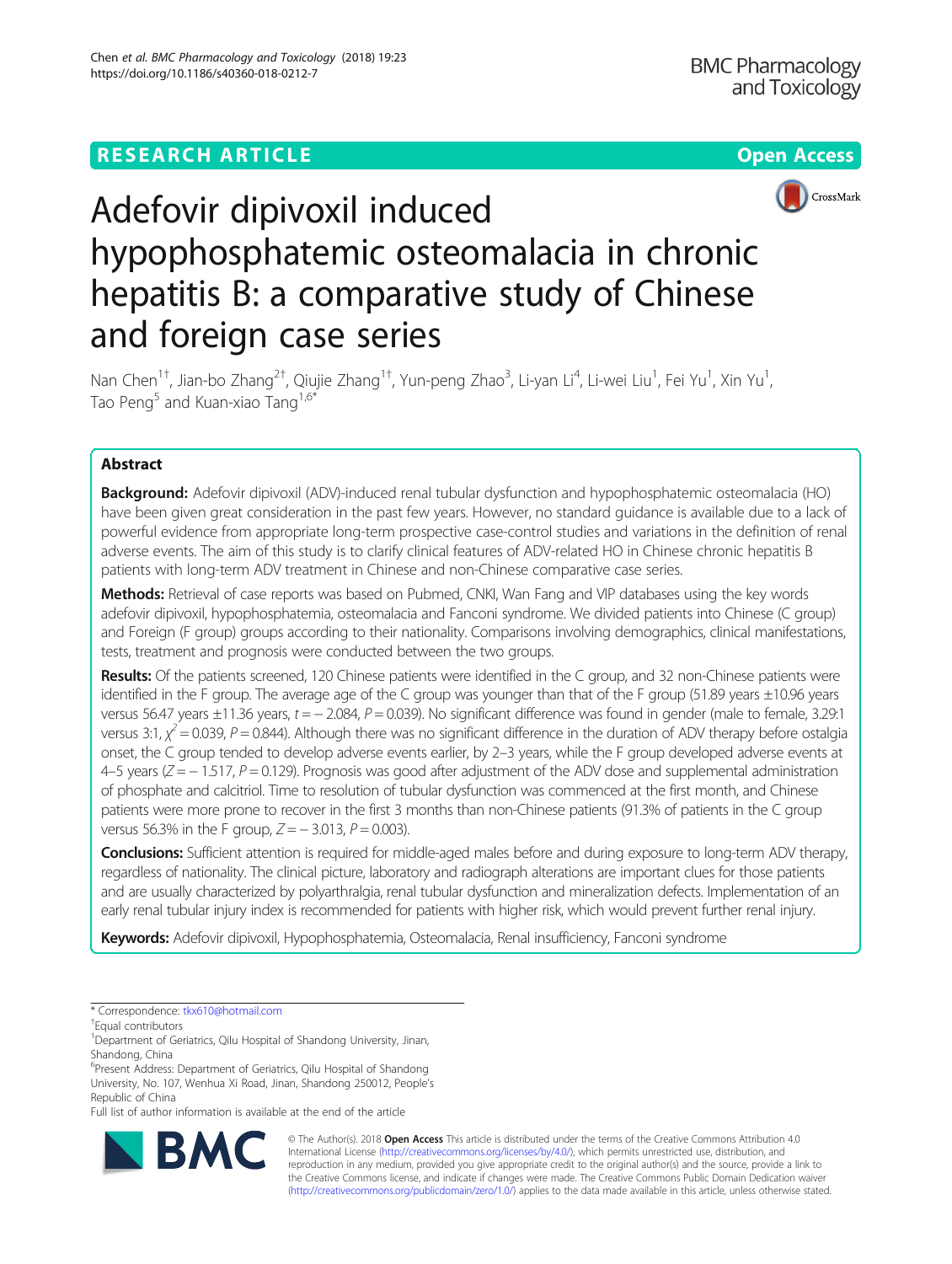# Background

Adefovir dipivoxil (ADV) is a nucleotide analogue of adenosine monophosphate, which is effective in viral suppression for both treatment-naive and lamivudine-resistant chronic HBV-infected patients [\[1](#page-10-0)]. Chronic hepatitis B virus (HBV) infection affects more than 350 million people worldwide, with 75% living in the Asia-Pacific region [[2](#page-11-0)]. Moreover, chronic HBV infection continues to be a major health problem because it leads to the development of liver cirrhosis and hepatocellular carcinoma and increases the risk of hepatic disease-related death. Various studies have reported that adefovir dipivoxil (ADV) can cause proximal renal tubular complex dysfunction, hypophosphatemic osteomalacia (HO) and even Fanconi syndrome since it was first used in the long-term treatment of chronic hepatitis B in 2002 [[3](#page-11-0)]. However, several pitfalls remain to be explained. First, a unified definition of ADV-related renal dysfunction has not yet been identified. Some studies used serum creatinine or evaluated glomerular filtration rate (eGFR), which mainly reflects glomerular function as an endpoint [[4](#page-11-0), [5\]](#page-11-0), while some studies only investigated indexes concerning renal tubular absorption [\[6](#page-11-0), [7\]](#page-11-0). No evidence from case-control studies including Chinese chronic hepatitis B patients have been reported, and sample sizes of previous studies were relatively small [\[8,](#page-11-0) [9](#page-11-0)]. Furthermore, patients not matching the original clinical settings were included. To further determine the clinical features of ADV-induced HO in Chinese chronic hepatitis B patients, we investigated the demographics, clinical spectrum, laboratory tests, treatment and prognosis of ADV-induced HO through a comparison of Chinese and non-Chinese case series.

## Comparative series study

# Methods

# Search strategy

PubMed, Chinese National Knowledge Infrastructure (CNKI), the Chinese literature database (Wanfang) and the Chinese Science and Technology Journal Database (VIP) [\[10](#page-11-0)] from October 2002 to October 2015 were searched for case reports and relevant clinical trials. The key words were adefovir dipivoxil, hypophosphatemia, osteomalacia, Fanconi Syndrome, and renal insufficiency. The language was limited to Chinese and English. Search strategies for PubMed are shown below:

#1: Search "adefovir dipivoxil"[All Fields]; #2: Search "Fanconi Syndrome"[Mesh]; #3: Search "osteomalacia"[Mesh]; #4: Search "hypophosphatemia"[All Fields]; #5: Search "renal insufficiency"[All Fields]; #6: Search (#2 OR #3 OR #4 OR #5) AND #1.

Relevant Chinese characters were used as keywords when searching Chinese databases.

All references from articles obtained through the databases were reviewed manually.

Inclusion criteria included three parts as follows: (1) Case reports or clinical studies reporting specific cases and conference abstracts with no formal published articles. (2) Safety-related events restricted to hypophosphatemia, osteomalacia and Fanconi syndrome. (3) Events listed occurred during the use of ADV in mono-therapy or combination therapy in naïve or rescue treatment for HBV infection.

Exclusion criteria included the following: (1) Published data that were recorded repeatedly or were lacking in details (e.g., without exact values for hypophosphatemia). (2) Clinical articles without specific case reports or including patients co-infected with HIV or hepatitis C. (3) Meta-analyses, systemic reviews and conference speeches with lack of details.

## Data selection

Two authors (Nan C and Jian-bo Z) independently screened the titles and abstracts of the collected citations from primary searches. Relevant clinical studies were downloaded for specific case reports, as well as those meeting inclusion criteria. Disagreements between the two authors were resolved by discussion and, if needed, arbitrated by a third author (Kuan-xiao T).

# Data extraction

A flow chart of the study selection process and exclusion criteria is shown in Fig. [1.](#page-2-0) One hundred and thirteen records were identified by the electronic database search. After removing duplicates, 109 articles were screened according to the inclusion/exclusion criteria. The remaining 101 full-text articles were assessed for eligibility. Of these articles, 20 were excluded (see S2 File for a list of reasons for exclusion). The remaining 81 articles were included in the final review. We divided patients into Chinese and Foreign groups according to their nationality (C for the Chinese group and F for the Foreign group). Data such as demographics, history (duration of CHB, hepatitis-related complications and comorbidity) and drug details (antiviral drugs, dose, time of starting and maintaining), clinical manifestation, tests, treatment and prognosis were obtained from published sources. The index of laboratory tests was rated according to the National Cancer Institute Common Toxicity Evaluation Standard (NCICTC) Edition 2.0 [[11](#page-11-0)]. For hypophosphatemia, Grade 1 was defined as 0.60- < 0.80 mmol/L, Grade 2 was defined as 0.30- < 0.60 mmol/L, and Grade 3 was defined as < 0.30 mmol/L. For increased serum creatinine, Grade 1 was defined as  $\leq 132.6$  µmol/L ( $\leq 1.5$  mg/dL), Grade 2 was defined as 132.6  $\mu$ mol/L-  $\leq$  176.8  $\mu$ mol/L  $(1.5 - \leq 2.0 \, \text{mg/dL})$ , and Grade 3 was defined as 176.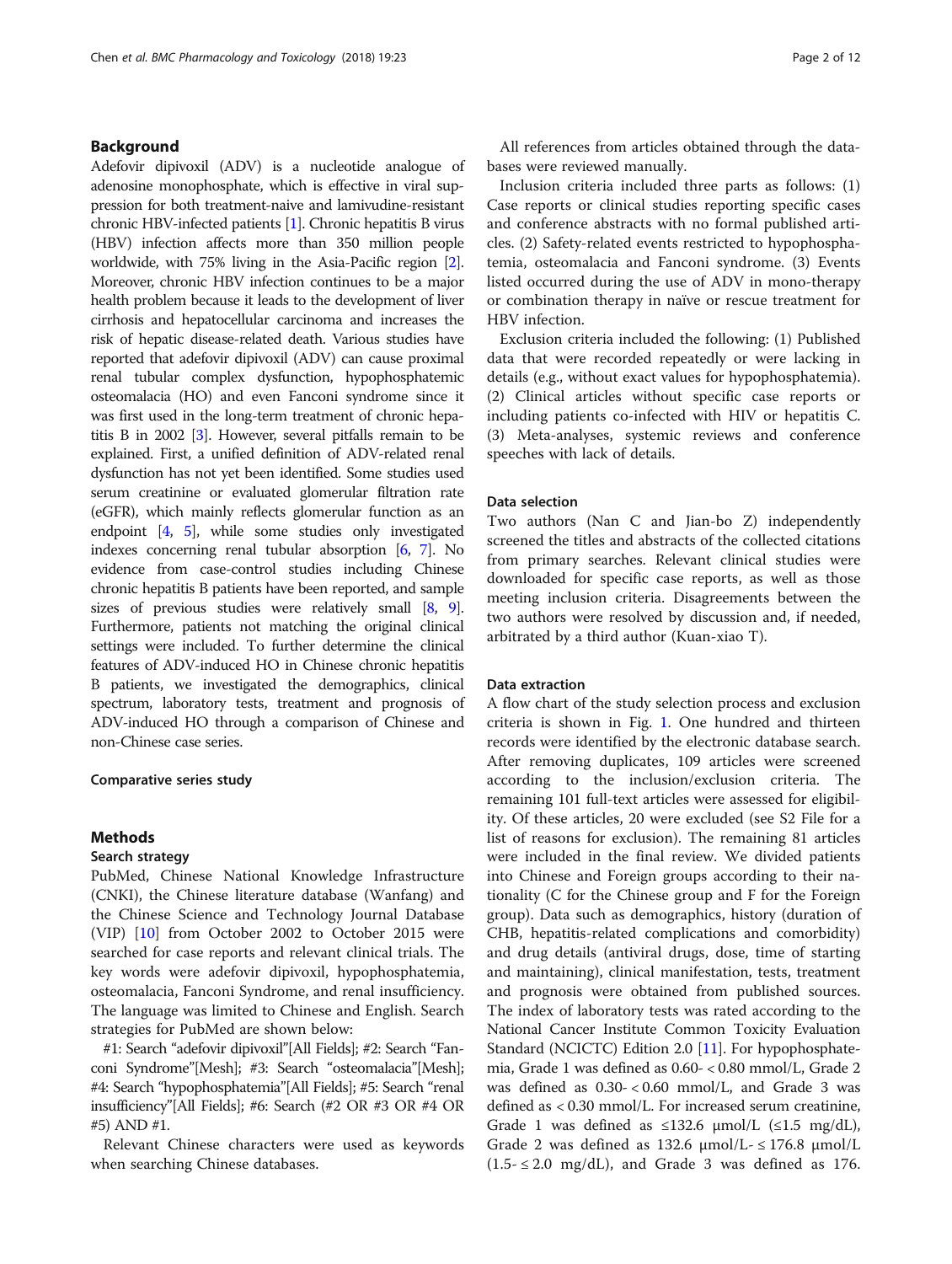<span id="page-2-0"></span>

8 μmol/L  $-5265.2$  μmol/L  $(2.0 - 5.30$  mg/dL). The grade classifications are well accepted [\[12](#page-11-0)].

# Statistical analysis

Normally distributed data were described as the mean ± standard deviation, while a non-normal distribution was described as the median (inter-quartile range). Two independent sample t-tests were used for normally distributed data, while non-parametric tests were used for non-normal data. The count data were analyzed by a Chi-square test or Fisher's exact test. A Mann-Whitney  $U$  test of the two independent samples was used in count data with index variables distributed in one-way orderly, while a Kruskal-Wallis H test and rank correlation analysis were used for ordinal categories with different properties. A two-tailed  $P$ -value < 0.05 was considered to be statistically significant.

# Results

# Demographics (see Table [1](#page-3-0))

There were 152 patients eligible for the study, with 120 patients allocated to the C group and 32 non-Chinese patients allocated to the F group. The C group was significantly younger than the F group  $(51.89 \pm 10.96 \text{ years})$ versus  $56.47 \pm 11.36$  years,  $t = -2.084$ ,  $P = 0.039$ ). Of all the patients in both groups, the age distribution illustrated a gender difference, with males being predominant in the middle-aged group (62/116, 53.4%) and females being the majority in the older group (18/36, 50%) ( $Z = -3.640$ ,  $P < 0.001$ ). No similar tendency was detected in between-group comparisons, and there was no significant difference between the groups regarding gender (male to female, 3.29:1 versus 3:1,  $\chi^2$  = 0.039,  $P = 0.844$ ) and gender proportion among different age groups (males represented 57.6% versus  $37.5\%$  ( $Z = -0.831$ ,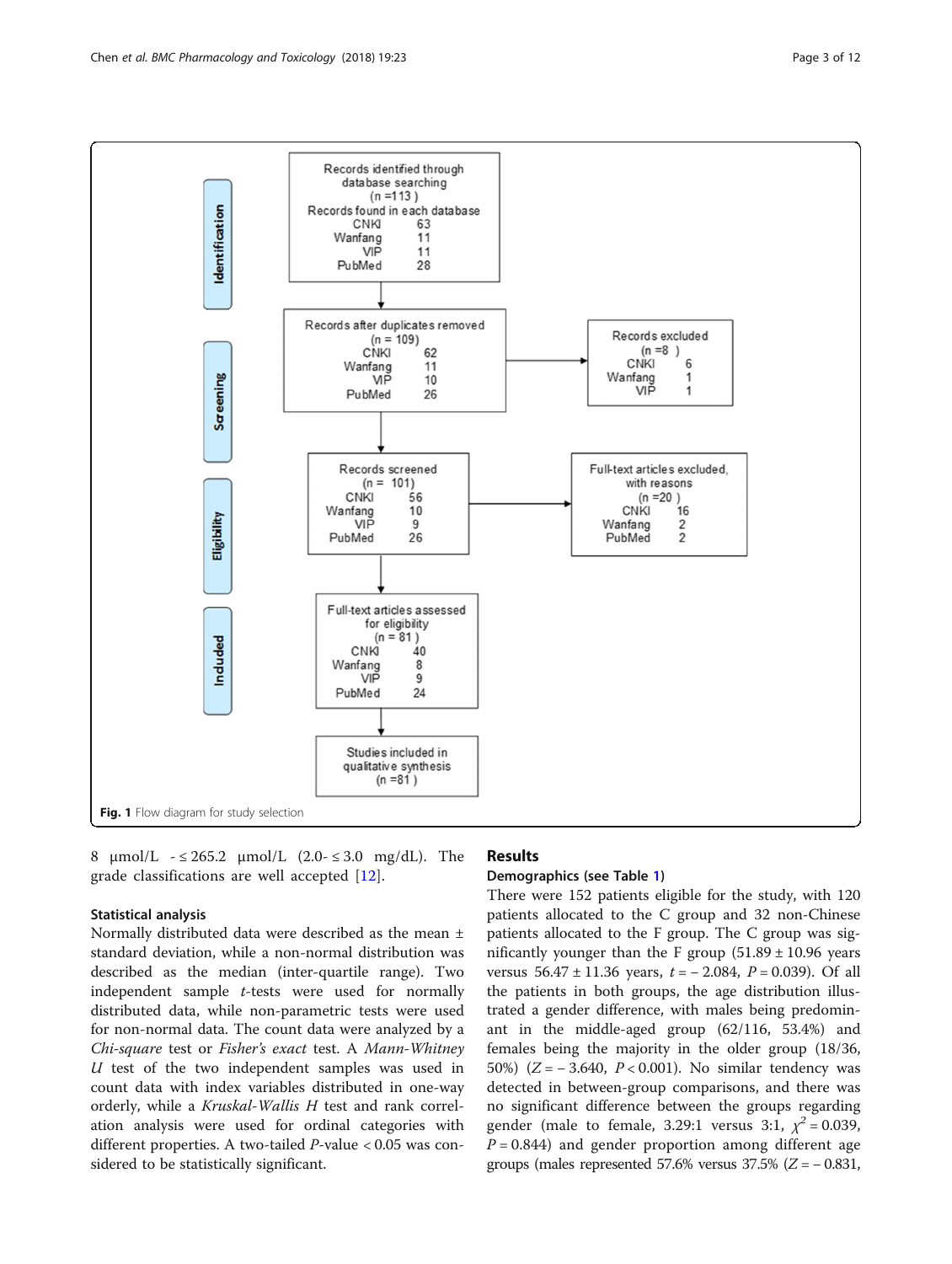| Characteristics                             | Descriptive statistics       | C group           | F group           | Df           | $P$ Value            |
|---------------------------------------------|------------------------------|-------------------|-------------------|--------------|----------------------|
| Case number                                 | $\sqrt{n}$                   | 120               | 32                |              |                      |
| Age                                         | $Mean \pm SD$                | $51.89 \pm 10.96$ | $56.47 \pm 11.36$ | 150          | 0.039 <sup>a</sup>   |
|                                             | Range                        | $22 - 79$         | $31 - 81$         |              |                      |
| Gender                                      |                              |                   |                   | $\mathbf{1}$ | $0.844^c$            |
| Male                                        | n(%)                         | 92 (76.7%)        | 24 (75.0%)        |              |                      |
| Female                                      | n(%)                         | 28 (23.3%)        | 8 (25.0%)         |              |                      |
| Period of pain (months)                     | n                            | 86                | 17                |              | $0.098^{b}$          |
|                                             | Median (Interquartile range) | $18(12 - 26.5)$   | $13(5.5-24)$      |              |                      |
|                                             | Range                        | $1 - 102$         | $1 - 72$          |              |                      |
| ADV total treatment time (months)           | n                            | 115               | 30                |              | $0.939^{b}$          |
|                                             | Median (Interquartile range) | $60(36 - 72)$     | 57 (38-69)        |              |                      |
|                                             | Range                        | $5 - 144$         | $9 - 132$         |              |                      |
| ADV treatment time of pain onset (months)   | n                            | 87                | 22                |              | $0.153^b$            |
|                                             | Median (Interquartile range) | $36(24-48)$       | 47.5 (28-60)      |              |                      |
|                                             | Range                        | $2 - 95$          | $1 - 90$          |              |                      |
| BMI ( $kg/m2$ )                             | n                            | 8                 | 5                 | 11           | $0.192$ <sup>a</sup> |
|                                             | $Mean \pm SD$                | $21.21 \pm 1.85$  | $23.44 \pm 3.98$  |              |                      |
|                                             | Range                        | 19.53-24.70       | 18.00-28.00       |              |                      |
| Initial time of pain relief (months)        | n                            | 76                | 20                |              | 0.003 <sup>b</sup>   |
|                                             | Median (Interquartile range) | $1.5(1-2)$        | $3(2-6)$          |              |                      |
|                                             | Range                        | $0.3 - 6.0$       | $0.5 - 18.0$      |              |                      |
| Initial time of serum Phos. Rising (months) | n                            | 53                | 11                |              | $0.115^{b}$          |
|                                             | Median (Interquartile range) | $2(1-3)$          | $3.5(1.75-6)$     |              |                      |
|                                             | Range                        | $0.3 - 12.0$      | $0.5 - 11.0$      |              |                      |
|                                             |                              |                   |                   |              |                      |

<span id="page-3-0"></span>Table 1 Baseline characteristics in the C and F group

ADV Adefovir Dipivoxil, BMI body mass index, Phos. phosphate

 $\textdegree$ Two independent sample t test

 $b$ Two independent sample Mann-Whitney U test

Fisher's exact test

 $P = 0.406$ , females represented 46.4% versus 62.5%  $(Z = -0.956, P = 0.339)$ . Asian nationalities accounted for 84.4% in the F group, which were mostly Korean (40.6%) and Japanese (31.3%). The other patients included 2 from France, 2 from Italy and 1 from Spain.

# **History**

## ADV history

The average duration of ADV therapy was 60 (36–72) months in C group and 57 (38–69) months in the F group  $(Z = -0.076, P = 0.939)$ , while the duration of ADV therapy before ostalgia onset was 36 (24–48) months versus 47.5 (28–60) months ( $Z = -1.428$ ,  $P = 0.153$ ). Two to five years of ADV therapy accounted for most patients in both groups (55.7% versus 63.3%,  $Z = -0.346$ ,  $P = 0.729$ ). Although the differences were not significant, the C group tended to develop ostalgia 1–2 years earlier than the F group  $(Z = -1.517, P = 0.129)$ . The ADV dosage was administered at 10 mg daily, except for 3

patients given 20 mg daily and 1 patient given 15 mg daily in the C group.

## Other history

The median duration of CHB was 120 (84–195) months in the C group and 132 (46.5–210) months in the F group (only 5 patients recorded). No significant difference was observed in the proportion of liver cirrhosis (95.8% in the C group versus 83.3% in the F group,  $P = 0.253$ ), LAM therapy before exposure to ADV (61.29% versus 76.50%,  $\chi^2$  = 1.739, P = 0.187) or LAM add-on with ADV (38.71%) versus 23.50%,  $\chi^2 = 0.849$ ,  $P = 0.357$ ). In addition, there were 6 different comorbid diseases in the C group, including 11 patients with hypertension, 7 with diabetes, and one each with gout, chronic bronchitis, Turner's syndrome and atopic dermatitis. In the F group, no available details were recorded except that 1 patient had epilepsy and 4 underwent surgery (femoral surgery in 2, kidney transplantation in 1 and subtotal gastrectomy in 1).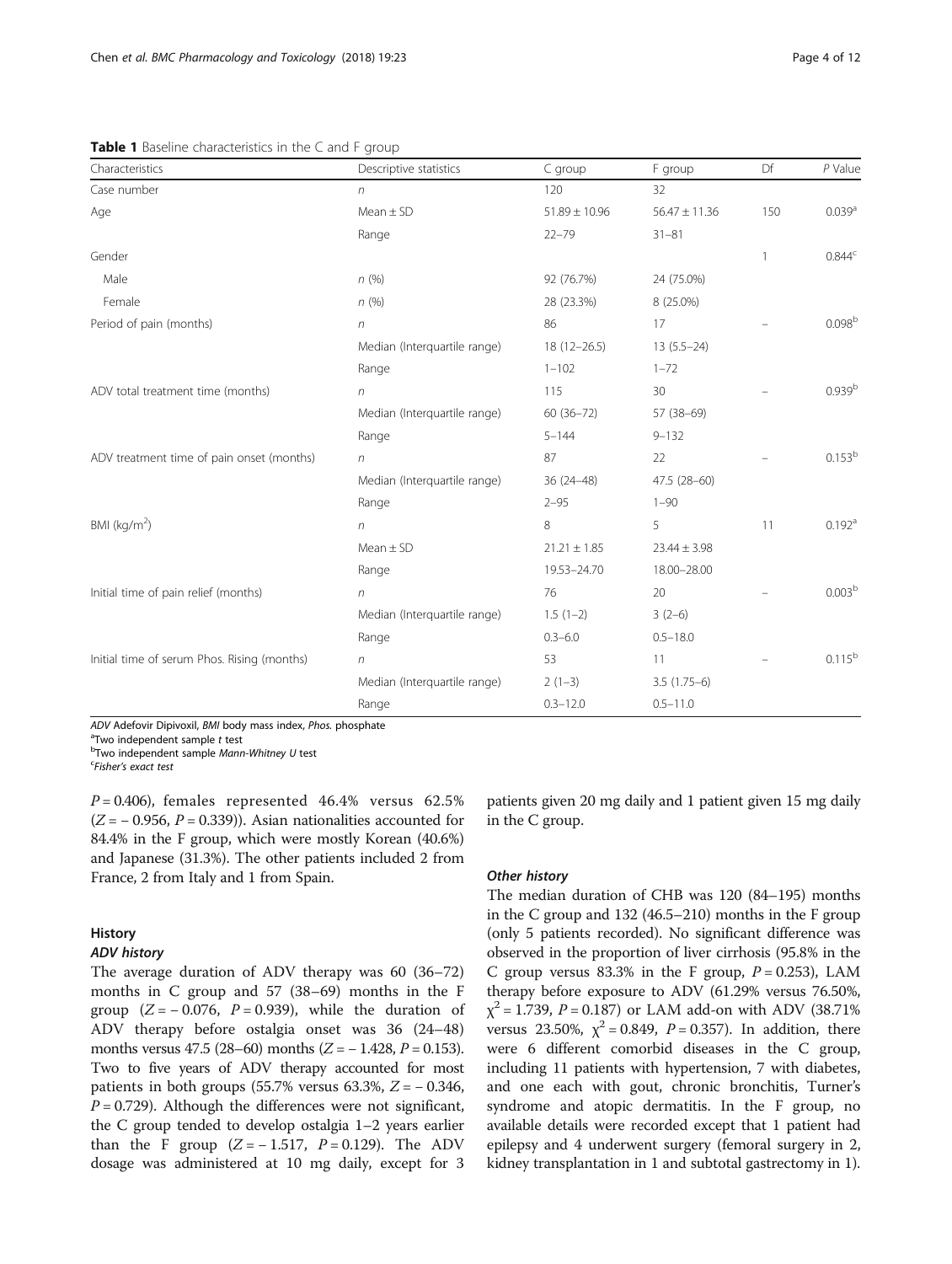# Clinical manifestation Symptoms

All patients presented with persistent ostalgia, occurring originally in the lower limbs (e.g., ankle, knee) and aggravated after load-bearing. Commonly, pain perception progressed gradually from the lower limbs to the thorax, ribs, and upper joints, leading to difficulty in motion, staggering gait and passive position. Moreover, the patients usually complained of fatigue and loss of appetite. Some of them could barely stand up and pursue daily activities. Additionally, it is noted that 14 patients in the C group had non-specific symptoms, such as nocturia and peripheral paresthesia, before the initial onset of ostalgia.

## Physical examination

For all patients, body mass index (BMI) was within the normal range  $(21.21 \pm 1.85 \text{ kg/m}^2$  in the C group versus 23.44 ± 3.98 kg/m<sup>2</sup> in the F group,  $t = -1.389$ ,  $P = 0.192$ ). No significant difference was detected in the tenderness distribution of the two groups (see Fig. 2a). Moreover, Fig. 2b shows the detailed data of the abnormal signs recorded in the C group, which showed that a positive orthopedic special test (PST) had the highest incidence, followed by mobility limitation (ML), reduced muscle strength (RMS), and waddling gait.

#### Examinations

Laboratory examination (Table [2](#page-5-0))

Bone mineral metabolism No significant difference was found in the reduction of serum phosphorus between the two groups. A Grade 1 decrease (0.60- < 0.80 mmol/L) was recorded in a total of 32.7% in the C group versus 25. 8% in the F group, a Grade 2  $(0.30 - 0.60 \text{ mmol/L})$ decrease was recorded in 63.7% versus 67.7%, and a Grade 3 (< 0.30 mmol/L) decrease was recorded in 3.5% versus 6.5% ( $Z = -0.880$ ,  $P = 0.379$ ). In addition, 71.4% versus 81.5% of patients had normal excretion of urine phosphorus ( $Z = -0.617$ ,  $P = 0.657$ ). Moreover, 71.6% versus 63.2% of patients developed hypocalcemia  $(Z = -0.720,$  $P = 0.472$ ). Interestingly, 85.7% versus 88.9 and 78.8% versus 83.3% of patients had a normal level of 25-(OH) D3 ( $Z = -0.249$ ,  $P = 0.804$ ) [[13](#page-11-0)–[17\]](#page-11-0) and PTH ( $Z = -0.289$ ,  $P = 0.772$ ), respectively. The C group had more information regarding bone biochemical metabolism, and 5.3, 93.8 and 76.9% of patients had increased levels of osteocalcin, Type I tropocollagen amino terminal extension of the peptide (PINP), and special series I type collagen peptide carboxyl end β (β-CTX), respectively, which reflected activation of both osteoblasts and osteoclasts. Though the F group had a higher mean value of alkaline phosphatase (AKP), 81.8% versus 100% of patients had drastically increased AKP. It is not difficult to conclude that patients with ADV-induced HO have hypophosphatemia,



hypocalcemia, and increased levels of alkaline phosphatase (AKP), which is essentially different from osteoporosis in bone and mineral metabolism, with the latter including over-activated bone reabsorption. Interestingly, most patients had a normal level of 25(OH)VitD3 in both groups.

Biochemical metabolism No significant difference was found in the level blood uric acid, serum creatinine, plasma glucose and serum PH. Hypouricemia was seen in 90.8% of patients in the C group and 100% in the F group ( $Z = -1.089$ ,  $P = 0.276$ ). The C group was more prone to experiencing hypokalemia, with an average serum potassium of  $3.48 \pm 0.40$  mmol/L versus  $3.75 \pm$ 0.42 mmol/L  $(t = -2.01, P = 0.048)$ . Of note, 88.4% versus 78.9% of patients had increased serum creatinine in Grade 1 ( $Z = -1.090$ ,  $P = 0.276$ ). Interestingly,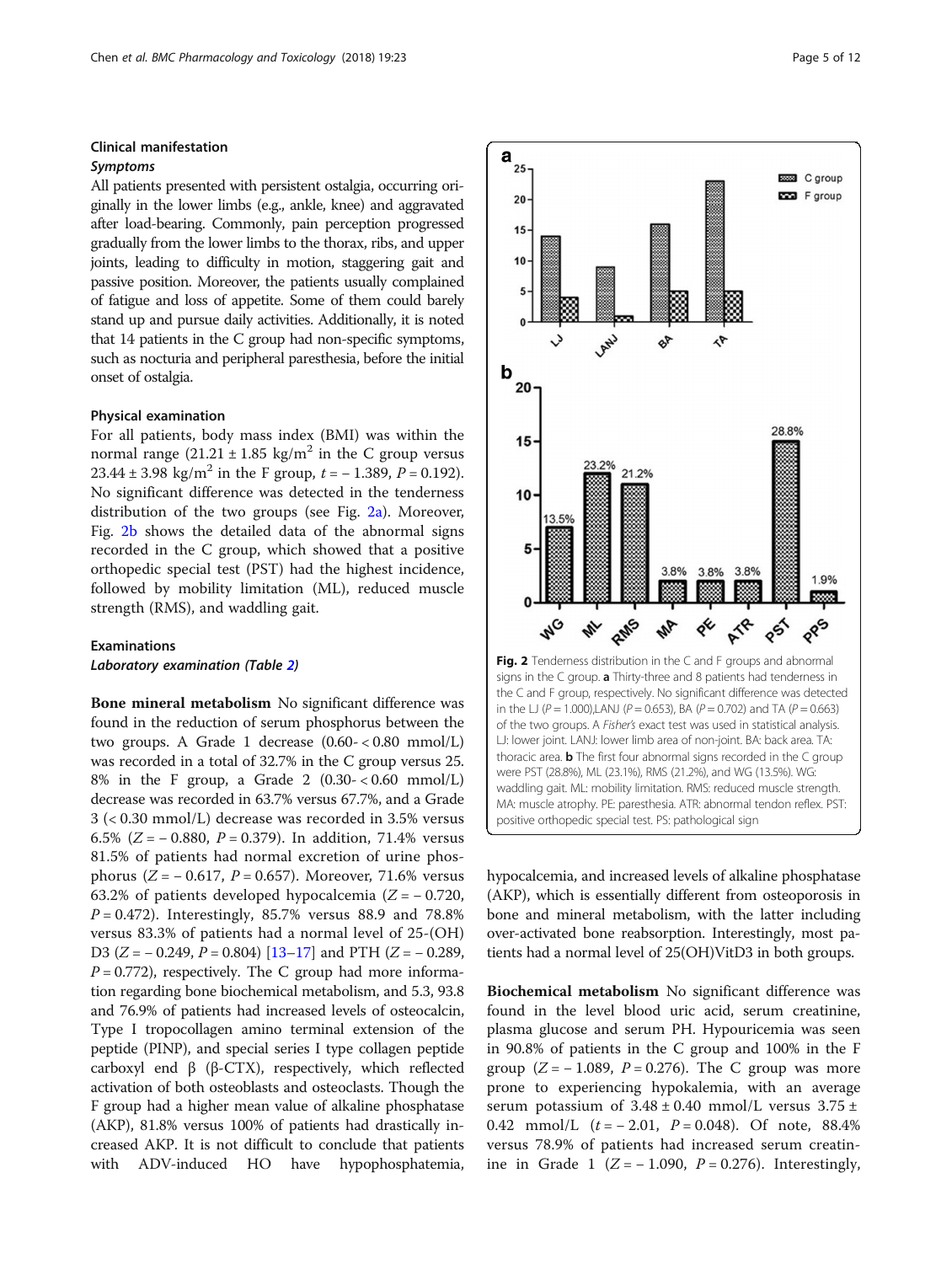| Biochemical parameters <sup>7</sup> |            | C group                         |                | F group                         | Df                       | $P$ value            | Ref. range    |
|-------------------------------------|------------|---------------------------------|----------------|---------------------------------|--------------------------|----------------------|---------------|
|                                     | $\sqrt{n}$ | mean±SD or<br>median (IQ range) | $\sqrt{n}$     | mean±SD or<br>median (IQ range) |                          |                      |               |
| Blood                               |            |                                 |                |                                 |                          |                      |               |
| $PH$ #                              | 37         | $7.36(7.33 - 7.39)$             | $\overline{4}$ | 7.32(7.28-7.36)                 |                          | 0.109 <sup>b</sup>   | $7.35 - 7.45$ |
| Phos. (mmol/L)                      | 117        | $0.54 \pm 0.15$                 | 31             | $0.49 \pm 0.14$                 | 146                      | $0.115^a$            | $0.81 - 1.45$ |
| $Ca2+$ (mmol/L)                     | 81         | $2.18 \pm 0.13$                 | 19             | $2.11 \pm 0.28$                 | 98                       | 0.305 <sup>a</sup>   | $2.25 - 2.75$ |
| $K^+$ (mmol/L)                      | 80         | $3.48 \pm 0.40$                 | 10             | $3.75 \pm 0.42$                 | 88                       | 0.048 <sup>a</sup>   | $3.5 - 5.5$   |
| UA (umol/L)                         | 65         | 110(90.65-131.85)               | 13             | 107(95.20-152.85)               | $\qquad \qquad -$        | 0.406 <sup>b</sup>   | 210-420       |
| BG (mmol/L)                         | 33         | $5.02(4.75 - 5.36)$             | $\overline{4}$ | $5.55(4.70 - 5.93)$             | $\overline{\phantom{0}}$ | 0.352 <sup>b</sup>   | $3.9 - 5.6$   |
| SCr (umol/L)                        | 69         | $107.71 \pm 28.75$              | 19             | $115.65 \pm 32.20$              | 86                       | 0.302 <sup>a</sup>   | 44.2-88.4     |
| 25-(OH)VitD3 (ng/ml) &              | 42         | 15.45(12.90-21.75)              | 9              | 23.50(11.80-29.80)              | $\overline{\phantom{0}}$ | 0.236 <sup>b</sup>   | $9 - 52$      |
| PTH (ng/ml)                         | 52         | 30.56(23.84-48.22)              | 18             | 28.37(20.00-46.96)              |                          | 0.657 <sup>b</sup>   | $15 - 65$     |
| AKP (IU/L)                          | 94         | 240.5(179.8-317.0)              | 25             | 698(324.5-1160.0)               |                          | < 0.001 <sup>b</sup> | $40 - 150$    |
| Urine                               |            |                                 |                |                                 |                          |                      |               |
| Phos./24 h (mmol/24 h)              | 35         | $18.81 \pm 10.39$               | 8              | $21.69 \pm 8.98$                | 41                       | $0.473$ <sup>a</sup> | 12.9-42.0     |
| $Ca^{2+}/24$ h (mmol/24 h)          | 26         | $9.23 \pm 4.31$                 | 9              | $7.19 \pm 4.50$                 | 33                       | $0.234$ <sup>a</sup> | $2.5 - 7.5$   |
| Protein/24 h (mmol/24 h)            | 34         | $1.00 \pm 0.49$                 | 10             | $1.16 \pm 0.43$                 | 42                       | 0.361 <sup>a</sup>   | < 0.15        |
| NAG (U/L)                           | 10         | 35.5 (27.0-55.15)               | $\overline{4}$ | 22.8 (13.65-43.35)              | $\overline{\phantom{0}}$ | 0.239 <sup>b</sup>   | $2 - 18$      |
| $\beta$ 2-MG (mg/L)                 | 14         | 13.71 (5.13-81.3)               | $\overline{4}$ | 77.1 (50.58-119.32)             |                          | $0.110^{b}$          | < 0.2         |

<span id="page-5-0"></span>Table 2 Biochemical parameters in the C and F group

\*Different sample size has been given for different parameters in the C and the F group order

# Only 3 patients had urine PH record, they were 6.5, 7.5, 7.5, respectively

<sup>a</sup> Two independent sample t test

 $^{b}$ Two independent sample *Mann-Whitney U* test  $^{b}$ The range was set according to published reports [\[13](#page-11-0)–[17](#page-11-0)]

positive urine glucose was detected in both groups, even in those without diabetes. Both groups had markedly elevated urinary β2-microglobulin (β2-MG). Though no significant differences were noted, the C group had a lower rate of N-acetyl beta D glucose anhydride enzyme (NAG) increase (87.5% versus 100%) and proteinuria over 0.5 g per 24 h (82.4% versus 100%). Furthermore, the C group also had less tendency to develop acidosis despite a median serum PH value (40% versus 83.3%) at the lower limit of the normal range.

A significant inverse correlation between age and serum creatinine was found in the C ( $\gamma$  = -0.820, P = 0.005) and F group ( $\gamma$  = -0.840, P = 0.006). This correlation was not seen in age and serum phosphorus or in serum creatinine and serum phosphorus. For 20 patients with severe proteinuria, no correlation was observed with serum creatinine. Hypophosphatemia, hypouricemia, hypocalcemia, and proximal renal tubular dysfunction were characterized by an increased excretion of urine phosphorus, calcium, β2- MG, NAG, severe proteinuria and renal tubular acidosis, which are commonly present in ADV-related HO. No correlation was found between hypophosphatemia and age or serum creatinine. In contrast to conventional wisdom, serum creatinine did not show a positive trend with age and was insensitive for the detection of early pathological alterations.

### Imaging examination

No significant difference was found in the results of bone mineral density by dual energy X-ray absorptiometry (DEXA), with 65.2% in the C group versus 62.5% in the F group, which had a T score below − 2.5 standard deviation (SD), as well as a distribution of abnormality in the <sup>99m</sup>Tc-MDP whole body bone scintigraphy. There were increased multiple foci with radiotracer symmetrically distributed in the area of the lower joints (ankles, knees, sacroiliac joints, and hips), upper joints (shoulders), thorax (ribs), back (spines), and skull. In addition, 4 patients in the C group were diagnosed with neurogenic damage through an electromyogram.

# Cytology examination

No comparison was conducted in this situation since there was a significant difference in sample size. Twenty patients in the C group had a renal biopsy, of whom 18 displayed proximal tubular epithelium atrophy and dramatic vacuolization of epithelial cells with a fading of the brush border and 9 had simultaneous glomeruli lesions. The other two patients were diagnosed with IgA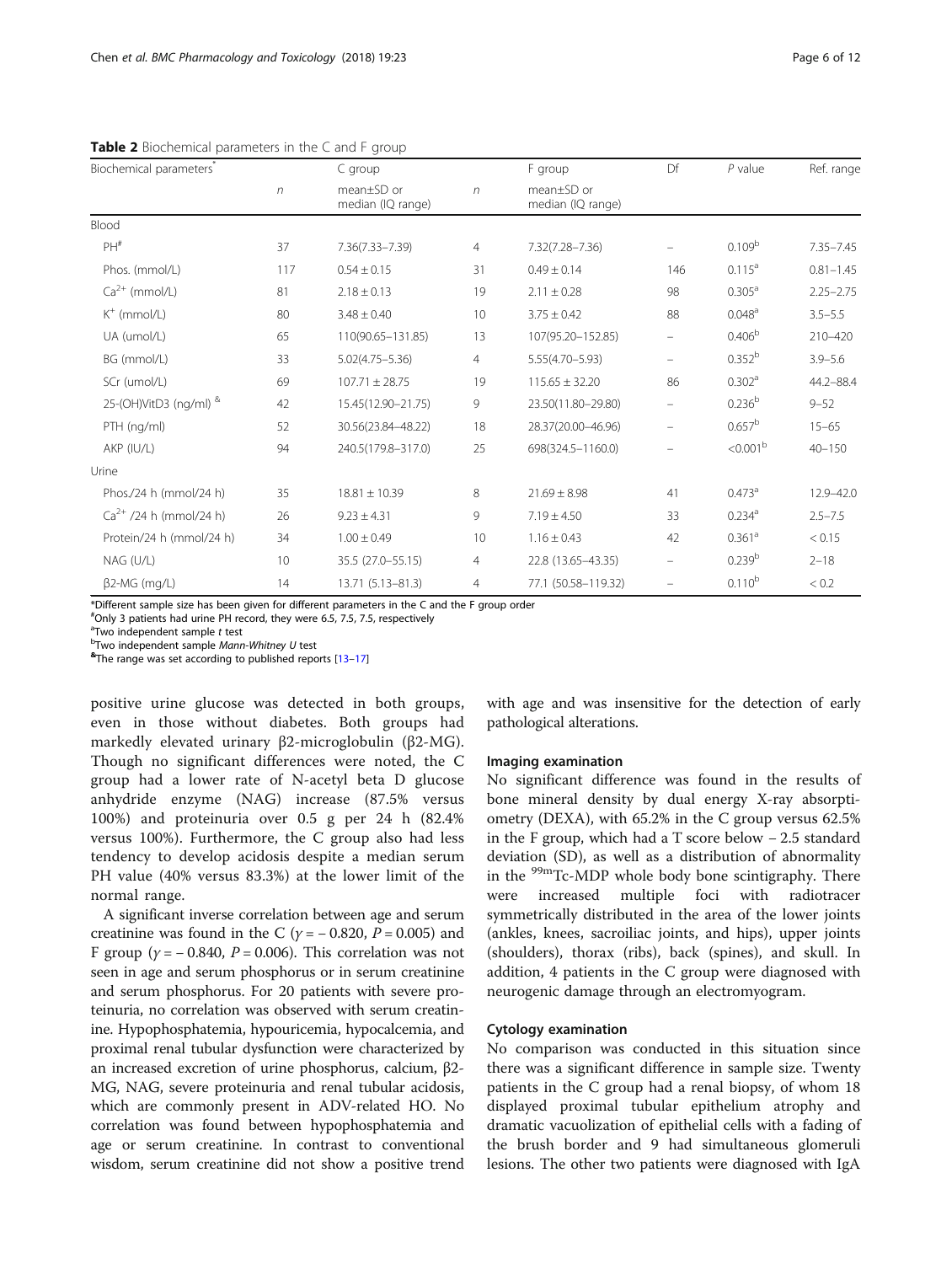nephropathy by electron microscopy. Renal biopsy was reported in only two patients in the F group. One patient had significant renal tubular lesions, while the other had lesions limited to the glomeruli. Three patients had bone biopsies in the F group, and the biopsies mainly showed local osteoid accumulation and a lack of mineralization. One patient had a muscle biopsy in the C and F groups, and no significant abnormality was found in response to myasthenia. Multiple myeloma was excluded for one patient having bone marrow cytology in the C group.

# Misdiagnosis and diagnosis Misdiagnosis

Twenty-seven patients in the C group (Fig. 3) reported misdiagnosis. Osteoporosis (10/27, 18.0%), ankylosing spondylitis (9/27, 16.0%), lumbar disc herniation (6/27, 12.0%), osteoarthritis (4/27, 10.0%) and bone tumors (4/27, 10.0%) were more frequent. For the F group, only 3 patients had misdiagnoses, including osteoporosis, ankylosing spondylitis and Paget's disease.

# Diagnosis

All of the patients were diagnosed with hypophosphatemia and developed hypophosphatemic osteomalacia except for 10 patients in the C group who only reported hypophosphatemia. General damage of proximal renal tubular function, namely, Fanconi syndrome, was recorded in 57 patients in the C group versus 16 in the F group.

Antiviral drugs There was a significant difference in the proportion of ADV dosage adjustment; 89% of patients in the C group versus 67.9% in the F group had treatment discontinuation ( $\chi^2$  = 5.652, P = 0.017), while 4.4% versus 28.6% had reduced ADV dosage or a prolonged dosage interval  $(\chi^2 = 13.802, P < 0.001)$ . Furthermore, 56% versus 36.7% of patients replaced ADV with entecavir after ADV discontinuation ( $\chi^2$  = 3.542, *P* = 0.06).

## Bone mineral metabolism regulation

There was no significant difference in the proportion of phosphate (58.2% versus 71.4%,  $\chi^2$  = 1.570, P = 0.210) or vitamin D3 (57.1% versus 42.9%,  $\chi^2 = 1.758$ ,  $P = 0.185$ ) supplementation between the two groups. The C group was more prone to supplement with calcium than the F group (51.6% versus 10.7%,  $\chi^2$  = 14.726, P < 0.001).

# Prognosis (Table [4\)](#page-7-0)

Time of symptom remission Significant differences were found in the median time of pain remission (1.5 (1, 2) months in the C group versus 3 (2, 6) months in the F group,  $Z = -2.951$ ,  $P = 0.003$ ), with the C group being more likely to recover in the first 3 months (91.3% of patients in the C group versus 56.3% in the F group,  $Z = -3.013$ ,  $P = 0.001$ ).

Recovery of serology Though no significant difference was observed in the median time of resolution of serum

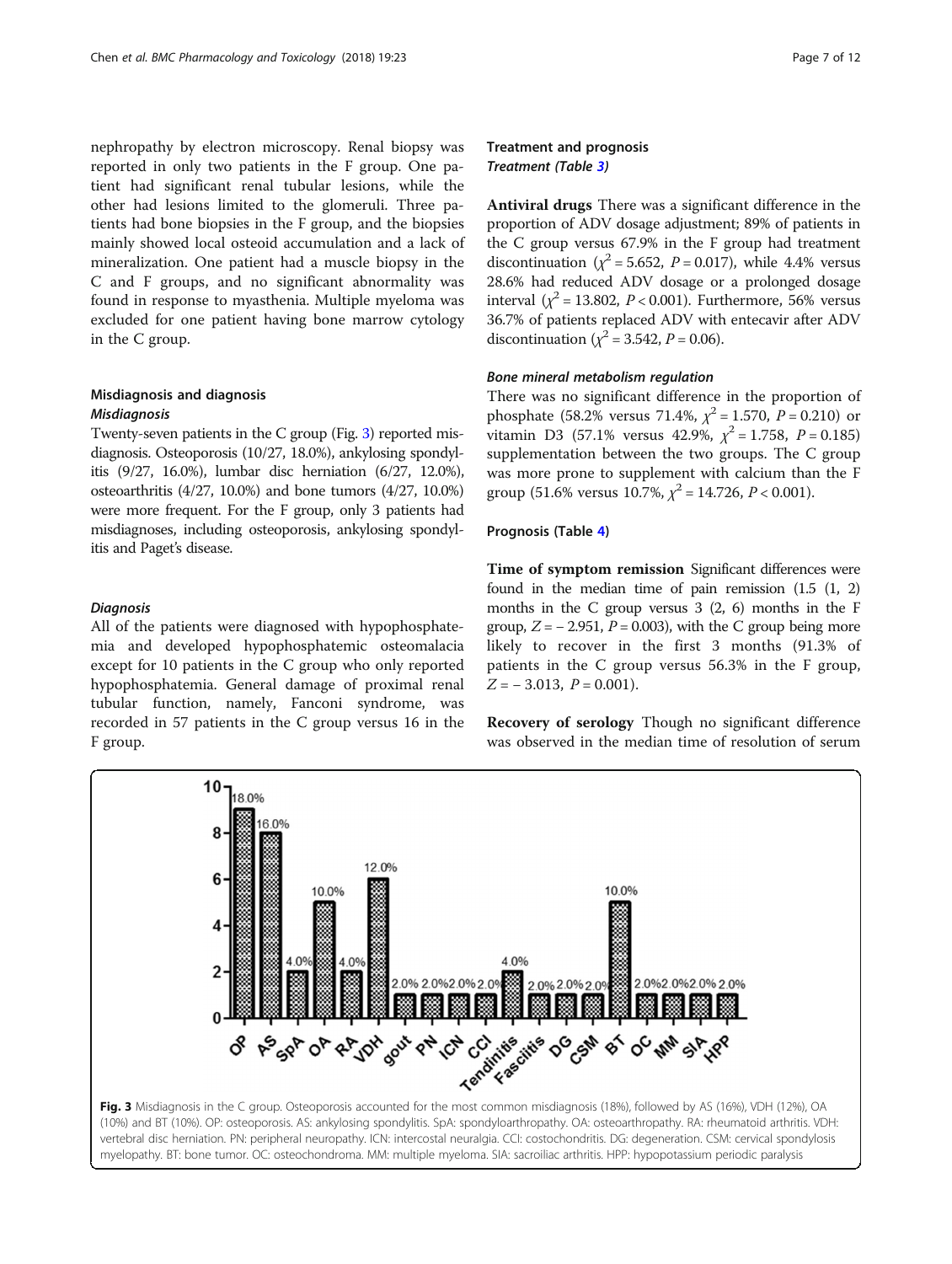**bCorrected Pearson Chi-square test** 

phosphorus (2 (1, 3) months in the C group versus 3.5 (1.75, 6) months in the F group,  $Z = -1.157$ ,  $P = 0.115$ ), the C group tended to recover in the first three months (81.5% of patients versus 50%, Z = − 1.649, P = 0.099).

Here, we reported a Chinese woman with generalized bone pain for 8 months without antecedent trauma. The study was approved by the ethics committee of Qilu Hospital of Shandong University, and the study protocol conformed to the ethical guidelines of the 1975 Declaration of Helsinki. The individual in this manuscript had given written informed consent to publish the case details.

The patient was a 43-year-old woman with chronic hepatitis B for more than eight years. ADV was administered from diagnosis until the occurrence of pain initiating from the foot joints eight months ago. No remarkable history of hypertension or renal insufficiency was noted. She experienced progressive bone pain extending from the lower limbs to the lower back and ribs in the next two months. Laboratory tests showed a serum phosphorus level of 0.62 mmol/L, a calcium level of 2.21 mmol/L, and an AKP of 160 U/L. Urine testing revealed proteinuria

C 6(6.6%) 85(93.4%) F 3(10.7%) 25(89.3%) \*Ninety-one and 28 patients had treatment in the C and F group, respectively cADV ceased Adefovir Dipivoxil, rADV reduced Adefovir Dipivoxil, ETV entecavir, Phos. Phosphate supplement, Calcium Calcium supplement, Calcitriol Calcitriol supplement, BM drugs regulating bone metabolism <sup>a</sup>Pearson Chi-square test

Treatment Presence Absence Df P value  $\mathsf{cADV}^\#$  0.017<sup>b</sup> C 81(89.0%) 10(11.0%) F 19(67.9%) 9(32.1%) rADV  $1$  0.001<sup>b</sup> C 4(4.4%) 87(95.6%) F 8(28.6%) 20(71.4%)  $ETV$  and  $1$  0.060<sup>a</sup> C 51(56.0%) 40(44.0%) F 10(35.7%) 18(64.3%) Phos.  $1$  0.210<sup>a</sup> C 53(58.2%) 38(41.8%) F 20(71.4%) 8(28.6%) Calcium 1 0.001<sup>a</sup> C 47(51.6%) 44(48.4%) F 3 (10.7%) 25(89.3%)  $Calcitriol$  1 0.185<sup>a</sup> C 52(57.1%) 39(42.9%) F 12(42.9%) 16(57.1%) BM 1 0.755<sup>b</sup>

<span id="page-7-0"></span>Table 3 Treatment in the C and F group\*

|  |  | Table 4 Time of symptom and serology recovery* |  |
|--|--|------------------------------------------------|--|
|  |  |                                                |  |

|                                             | C group $\overline{F}$ group $\overline{P}$ -value |             |                    |
|---------------------------------------------|----------------------------------------------------|-------------|--------------------|
| Initial time of pain relief (months)        |                                                    |             | 0.001 <sup>a</sup> |
| <1                                          | 37(46.3%) 3(18.8%)                                 |             |                    |
| $1 < T \leq 3$                              | 36(45.0%) 6(37.5%)                                 |             |                    |
| $>$ 3                                       | 7(8.8%)                                            | 7(43.8%)    |                    |
| Initial time of serum Phos. Rising (months) |                                                    |             | 0.099a             |
| <1                                          | 19(35.2%) 2(20.0%)                                 |             |                    |
| $1 < T \leq 3$                              | 25(46.3%)                                          | 3(30.0%)    |                    |
| $3 < T \leq 6$                              | $6(11.1\%)$ $4(40.0\%)$                            |             |                    |
| >6                                          | $4(7.4\%)$                                         | $1(10.0\%)$ |                    |

\*Eighty and 16 patients recorded the initial time of pain relief in C and F group, respectively, and 54 and 10 patients recorded the initial time of serum Phos. Rising

<sup>a</sup>Two independent sample Mann-Whitney U test

and glucosuria. Electrolytes from the urinalysis showed a calcium level of 19.84 mmol/24 h, a potassium level of 74. 48 mmol/24 h, and a phosphate level of 35.77 mmol/24 h. Impaired renal tubular reabsorption was noted as a drastic increase of urine micro-albumin (75.8 mg/L) and β2microglobulin (11.8 mg/L). Bone biochemical metabolism tests showed a decreased level of 25-OH vitamin D with no further abnormalities. DEXA detected a decreased femur neck mineral density (BMD) with a mean Z-score of - 3.0 standard deviations. The whole-body <sup>99m</sup>Tc-MDP diphosphonate bone scintigraphy (Fig. [4](#page-8-0)) showed increased symmetrical uptake in the ankles, knees, hips, sacroiliac joints and multiple ribs and increased diffuse uptake in the limbs, pelvis, spine, sternum and skull. A clinical diagnosis of ADV-induced HO with secondary Fanconi syndrome was suspected. ADV was discontinued and supplementation with oral phosphate, calcium, and vitamin D was started. The patient's symptoms improved after two weeks, and the serum phosphorus increased to 0.63 mmol/L. Systemic pain was adequately relieved one month after discharge. Two months later, all of the symptoms disappeared, and the serum phosphorus returned to normal (no test data available).

## **Discussion**

To the best of our knowledge, this is the first study to investigate the differences among the demographics, clinical manifestation, tests, treatment and prognosis in ADV-related HO between Chinese and non-Chinese CHB patients. Several studies have shown that males older than 50 years are at an increased risk of developing HO [\[5](#page-11-0), [12\]](#page-11-0). Consistently, middle-aged males were highly vulnerable to HO in our study. Moreover, it seems that being a middle-aged male may be a predictor of HO regardless of nationality. Chinese patients were prone to developing HO earlier, which might due to the difference in sample size. Potential gender-specific association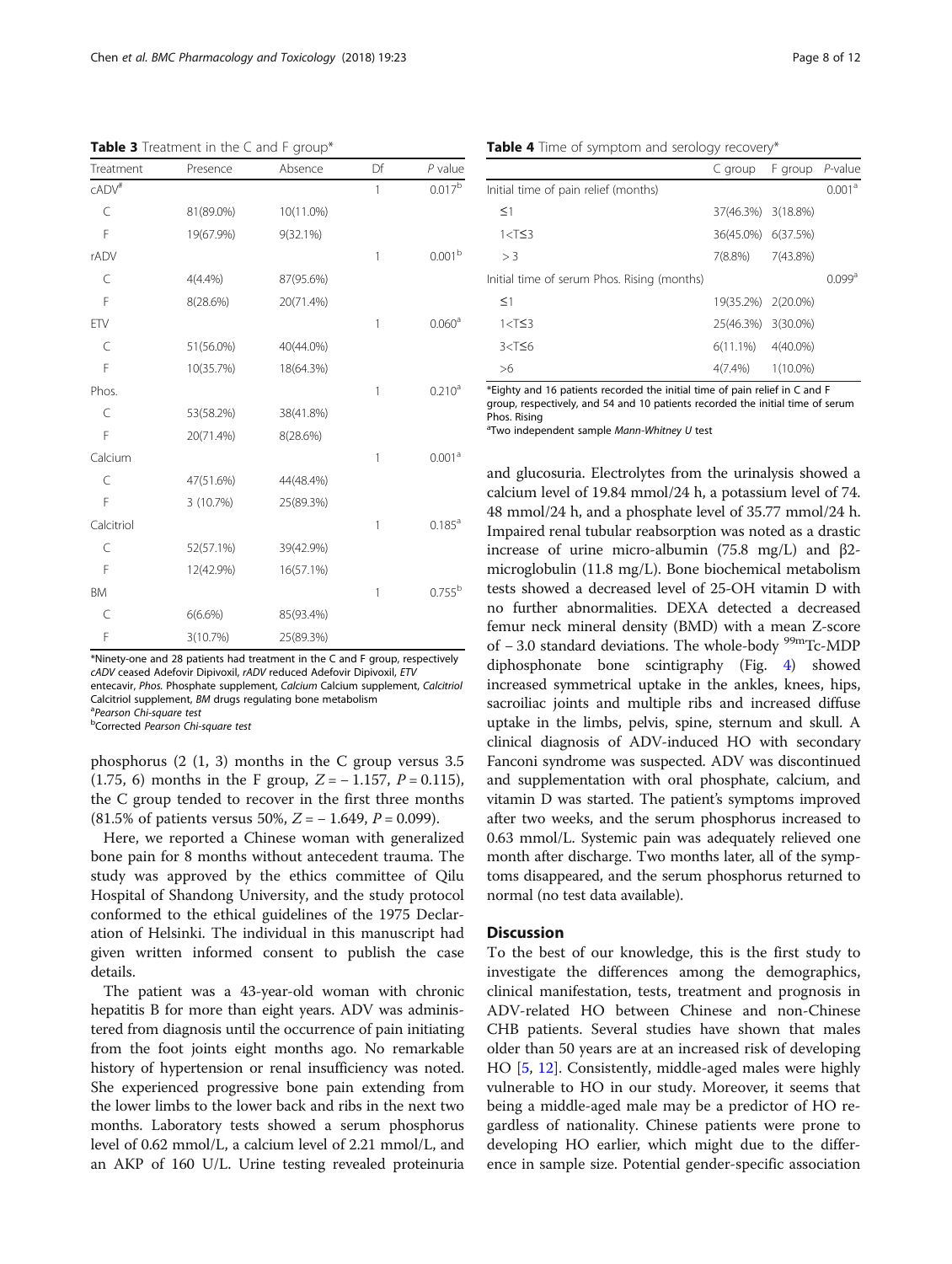<span id="page-8-0"></span>

of HO with ADV need to be elucidated in further studies for females. The elderly seemed to be more predisposed to HO. Such considerable age difference in genders regarding the incidence of HO may partly be explained by the variance in bone structure and strength, body fat deposition, sex hormone levels, and the risk of falls between men and women [\[18\]](#page-11-0). Intriguingly, the F group is predisposed compared to Asian nationals, probably due to the high incidence of hepatitis B in Asians, race differences and personal genetic susceptibility [[19](#page-11-0), [20\]](#page-11-0).

Hypophosphatemia mostly occurs one year after ADV therapy in a time- and dosage-dependent manner [\[12,](#page-11-0) [21](#page-11-0)]. As shown in our study, the median course before onset of HO was 3–4 years, with Chinese patients predisposed earlier occurrence, indicating a preexistence of underlying hypophosphatemia. The symptoms of patients varied from mild, such as fatigue, muscle weakness and paresthesia, to severe skeletal pain, disabling myopathy, walking difficulty, and even fractures. However, for some patients, ostalgia never occurred, which might due to differences in duration of CHB, the severity of hypophosphatemia and personal tolerance. Non-specific malnutrition causing muscle atrophy is commonly present in CHB patients with decreased muscle strength, which in turn decreases bone mineral density [\[22\]](#page-11-0).

Hypophosphatemic osteomalacia (HO) is one of the serious adverse events of ADV, which is mainly related to proximal renal tubular dysfunction. The underlying mechanisms have not been well-explained. ADV is

excreted from the kidney in its original form; human organic anion transporter 1 (hOAT1) in the basolateral membrane of the proximal renal tubules [[23\]](#page-11-0) and multidrug resistance–associated protein type 2 (MRP2) in the apical membrane [[24\]](#page-11-0) control basolateral uptake and luminal excretion, respectively. The polymorphism of genes encoding these two drug transporters may play a role in individual susceptibility [[25\]](#page-11-0), leading to generalized dysfunction of proximal renal tubular reabsorption after exposure to ADV. Moreover, ADV has a low-level activity against mitochondrial DNA polymerase-γ when inhibiting HBV-DNA polymerase simultaneously, ultimately leading to mitochondrial dysfunction, impaired oxidative phosphorylation, and tissue injury [\[26](#page-11-0)]. Nonetheless, differences in general health and personal tolerance might result in different clinical phenotypes of mitochondrial toxicity [[27\]](#page-11-0), leading to differences in the clinical spectrum.

Moreover, it must be outlined that renal abnormalities are frequently observed in patients without any oral antihepatitis B virus treatment. In a cross-section study, Amet et al. [\[28](#page-11-0)] found that the prevalence of renal dysfunction in CHB patients was approximately 64.6% and emphasized the necessity for regular monitoring of renal function. Several studies [\[5,](#page-11-0) [12,](#page-11-0) [29,](#page-11-0) [30](#page-11-0)] showed middleaged male patients, especially those with cirrhosis, were more vulnerable, because low-grade renal abnormalities are frequently found in such patients with a history of CHB. Our study showed that over 80% of patients in both groups developed renal tubular dysfunction with elevated β2-MG and NAG. Furthermore, severe proteinuria frequently occurred in the patients, even if serum creatinine was still normal or near normal. The underlying mechanisms are unknown. One study reported that the expression of hepatitis B virus in kidney tissues through an immune-complex mechanism [[31](#page-11-0)] results in direct pathological lesion and chronic immunologic injury. Interestingly, in contrast to common sense, serum creatinine is not positively correlated with age in such patients. However, it should be noted that the extent to which ADV contributed to the observed renal abnormalities was confounded by the concomitant use of nephrotoxic medications, including valproic acid in epilepsy [[32\]](#page-11-0), and co-morbid conditions such as diabetes, hypertension and non-alcoholic fatty disease [[33\]](#page-11-0).

A small number of patients in both groups were exposed to LAM therapy before ADV or had ADV treatment after LAM intolerance. Whether LAM increases renal toxicity remained undetermined until recently. Recent studies showed that LAM was not a risk factor for renal impairment in either the univariate or multivariate analysis [\[5](#page-11-0)]. Additional studies are necessary to elucidate the renal safety of LAM.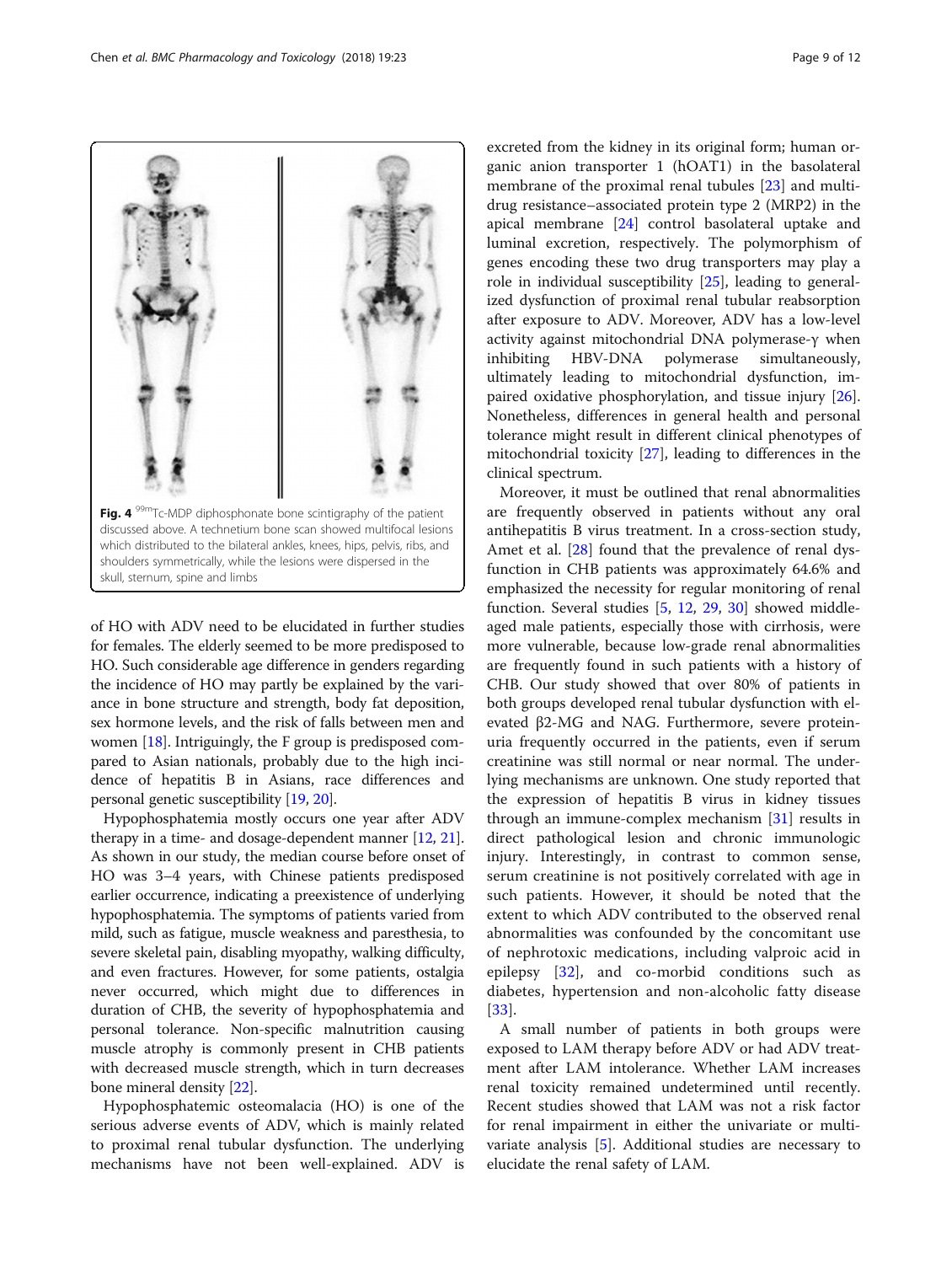Metabolic disturbances of bone are common complications in patients with chronic liver disease, mainly osteoporosis [\[34](#page-11-0)]. Our study showed that more than 80% of patients had cirrhosis, over 70% had osteopenia, and over 60% had moderate hypophosphatemia. Though osteoporosis accounted for a large portion of misdiagnoses, a total of 142 (93.4%) patients were diagnosed with osteomalacia. Multiple factors, such as vitamin D deficiency, low levels of osteocalcin, PTH, insulin growth factor-1(IGF-1), hypogonadism, behavioral factors such as low body mass index (BMI), malnutrition [[35\]](#page-11-0), and a sedentary lifestyle with physical inactivity [[36\]](#page-11-0) are frequently observed in these patients, especially those with cirrhosis. There is no doubt that long-term administration of antiviral therapy in such patients would further increase the risk of bone loss resulting from decreased remodeling of bone in the absence of adequate phosphorus and calcium, leading to softening and distortion of the skeleton. Unexpectedly, over 85% of patients maintained a normal level of 25-(OH) D3 in our study [[37\]](#page-11-0), which may be explained by the heterogeneity of the subjects in different reports and by differences in the statistical methods used.

According to our present study, routine renal function tests based on serum creatinine are not sensitive enough to detect early abnormalities of renal structure and function [[38\]](#page-11-0). Previous studies have demonstrated biomarkers such as fractional excretion of filtered phosphate (FEPO4) [[39\]](#page-11-0), retinol-binding protein (RBP) and N-acetylglucosamine (NAG) [\[40\]](#page-11-0) may be used for early renal tubular injury detection during long-term ADV treatment. No complete data can be found in the application of the above indices in our study, which implicates that tests reflecting early kidney injury are still not yet widely implemented in the daily clinical setting. In addition, significant differences found in serum potassium and AKP may due to differences in the sample size and methods used. ADV-related nephrotoxicity manifests as a proximal renal tubular dysfunction and is primarily featured by the onset of gradual decreases in serum phosphorus, usually mild to moderate in severity, and can be accompanied by changes in serum potassium, bicarbonate, uric acid, glycosuria, and proteinuria. Though lacking predictor analysis, we still emphasize the importance of monitoring serum phosphorus, calcium, AKP, urine electrolytes, serum uric acid, urine routine testing, and biomarkers of renal tubular injury (NAG, β2-MG, FEPO4) during long-term ADV therapy. Special care is needed, especially for differential diagnoses, since oeteomalacia and osteoporosis commonly coexist in such patients, and both are characterized by reduced bone mineral density, diffuse bone pain and susceptibility to fracture. Radiologically, pseudofractures are seen most commonly in stress-bearing bones of osteomalacia patients in 99mTc-MDP whole body bone scintigraphy. 99mTc-MDP whole body bone scintigraphy would be preferable to diagnose osteomalacia primarily characterized by mineralization defects, despite the ability of DEXA to diagnose osteoporosis.

Treatment of ADV-induced HO is still not well established. Modification of risk factors involving smoking, alcohol and malnutrition is of prime importance. Some studies suggest that changes of the antiviral drug are more favorable than a phosphate regimen for the purpose of bone protection, preferring dosing-interval adjustment [[41,](#page-11-0) [42](#page-11-0)]. In this respect, our study showed that Chinese patients were more prone to ADV withdrawal, while non-Chinese patients were prone to dosage adjustment. However, comprehensive consideration, including the potential risk for viral breakthrough, aggravation of liver function, therapy cost and tolerance, is essential before adjustment. For most mildly affected patients, dosage interval adjustment or termination is sufficient without further phosphate supplementation, while for severe cases, phosphate supplementation is indispensable. Our study indicated that both groups adopted phosphate supplementation, in combination with vitamin D3 supplementation, whereas Chinese patients more commonly had calcium supplementation. Several patients were treated with drugs that regulate bone metabolism, such as calcitonin. It is important to note that calcitonin is not optimal, since it can reduce renal tubular phosphate reabsorption and inhibit osteoclast activity even though it has obvious analgesic functions [[43\]](#page-11-0). Other drugs affecting proximal renal tubular reabsorption, such as valproic [[32](#page-11-0)], should also be adjusted. Individual differences in bone remodeling period, duration of CHB, and comorbidity (e.g., osteoporosis) may result in different times to remission. Our study showed that the resolution of proximal renal tubular dysfunction started in the first month, and most patients did not resolve completely until three months of treatment, with Chinese patients being prone to resolve earlier. We consider such variable responses to therapy to be a result of race differences and bias in reports. On the whole, ADV-induced abnormalities are reversible after appropriate drug modification, and remission is predictable at the first month of therapy.

In addition, differences in group samples and the absence of multivariable analysis limit the power of our study. A large clinical prospective case-control study is required to further elucidate the risk factors and assist clinical implementation.

There are limitations in this study. First, this is a retrospective study, and it was hard to collect all of the required lab parameters. Second, multivariate analysis is a useful way to show figures more clearly, but considering the loss of effective information, it is impossible to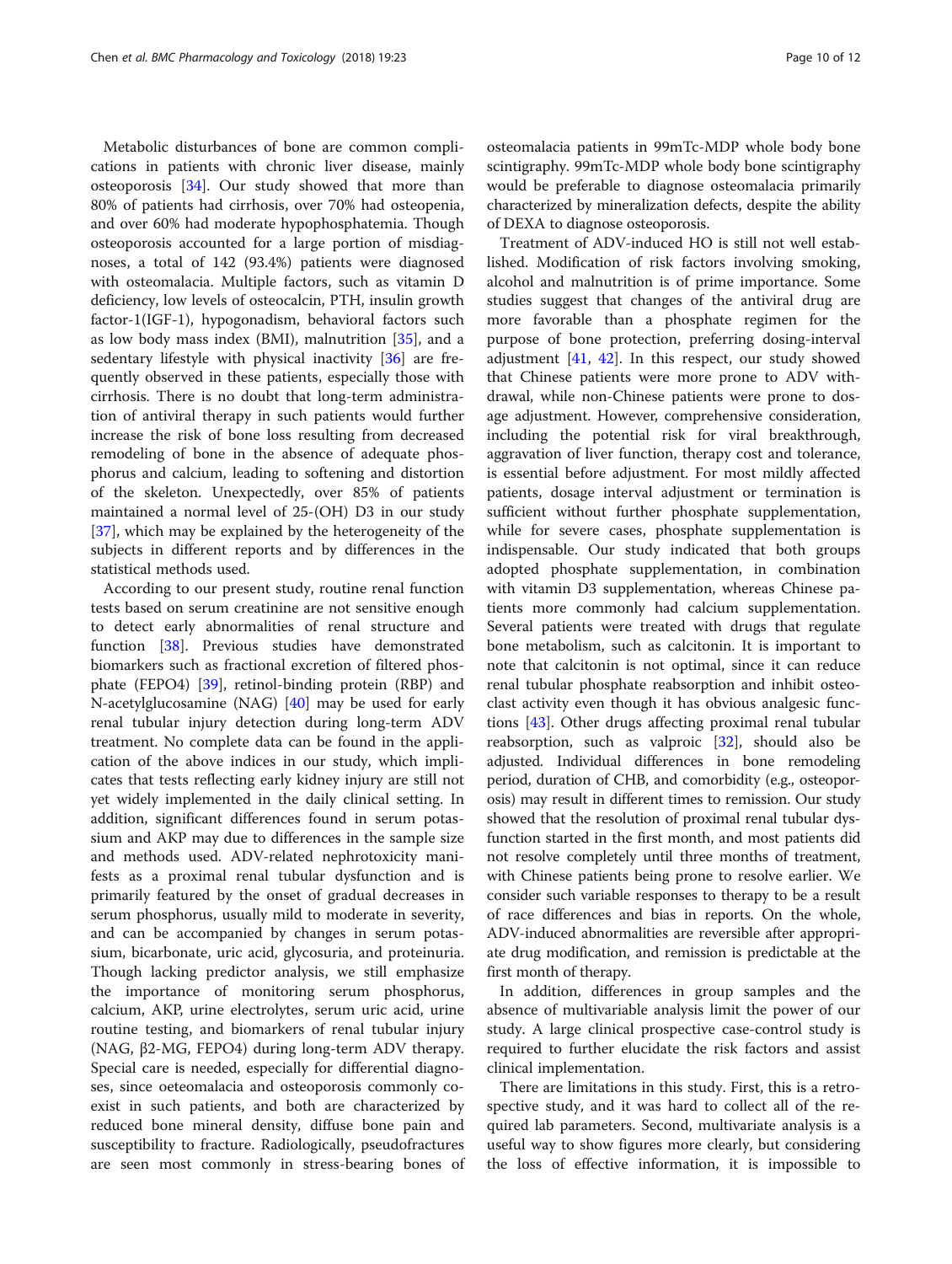<span id="page-10-0"></span>analyze in that way. Third, the smaller population in the F group compared to the Chinese group leads to a deviation error in the conclusions. Further investigation with more detailed information is in process and will be published in the future.

To date, there are no common definition for adequate vitamin D status measured as 25(OH)D serum concentrations, and the range of 25-(OH) D3 varies from article to article. National Institute of Health, Office of Dietary Supplements, considered  $25(OH)$  D levels < 12 ng/ml as 25-(OH) D3 deficiency, and 12- < 20 ng/ml as insufficient and > 20 ng/ml sufficient. However, some researchers and clinicians defined 25-(OH) D3 deficiency as < 20 ng/ml [[44\]](#page-11-0). Besides, explanations of the normal ranges for 25-(OH) D3 in adults and children from ARUP laboratories (one of the major reference laboratories in the USA) are present in [http://ltd.aruplab.com/](http://ltd.aruplab.com/Tests/Pdf/203) [Tests/Pdf/203](http://ltd.aruplab.com/Tests/Pdf/203). In the current study, we collected the information from various case reports and other clinical reports, which is closed to NIH Office of Dietary supplements definition. Moreover, the level of 25-(OH) D3 is a composition of endogenous synthesis of 25-(OH) D3 as well as absorption of exogenous 25-(OH) D3, and variation between different races and even different countries because of diet, geological and other factors might also contribute to the difference for the normal range of 25-(OH) D3.

In conclusion, middle-aged male patients have a higher risk of HO during long-term ADV treatment, especially those with cirrhosis, and Chinese patients are more prone to develop HO earlier than foreign patients. Sufficient attention is needed for older females, regardless of nationality. The clinical picture and laboratory and radiograph alterations are the most important factors in the diagnosis for those suspected of HO and are characterized by polyarthralgia, renal tubular dysfunction, and mineralization defects. Routine tests are not appropriate. Monitoring early indicators reflecting proximal renal tubular function before and during exposure to ADV is paramount, because renal abnormalities are still revisable after prophylactic or therapeutic intervention. Prognosis is good after adjustment of ADV therapy, and phosphate as well as calcium supplementation might be necessary otherwise.

## Conclusions

Our results show that attention should be paid to middle-aged males before and during exposure to longterm ADV therapy in both the Chinese patients and selected non-Chinese patients included in our study. Clues such as clinical picture and laboratory and radiograph alterations are necessary for suspected patients, and they are characterized by polyarthralgia, renal tubular dysfunction and mineralization defects. Implementation of an early renal tubular injury index is beneficial for higher-risk patients to avoid further renal injuries.

#### Abbreviations

ADV: Adefovir dipivoxil; AKP: Alkaline phosphatase; BMI: Body mass index; CHB: Chronic viral hepatitis B; CNKI: Chinese National Knowledge Infrastructure; DEXA: Dual energy X-ray absorptiometry; eGFR: Evaluated glomerular filtration rate; HO: Hypophosphatemic osteomalacia; IGF-1: Insulin growth factor-1; LAM: Lipoarabinomannan; ML: Mobility limitation; MRP2: Multidrug resistance–associated protein type 2; NAG: N-acetyl beta D glucose anhydride enzyme; NAG: N-acetylglucosamine; PST: Positive orthopedic special test; RBP: Retinol-binding protein; RMS: Reduced muscle strength; SD: Standard deviation; VIP: Chinese Science and Technology Journal Database; β-CTX: Collagen peptide carboxyl endβ

#### Acknowledgments

We would like to thank the patient for letting us share her medical history. We also would like to thank our colleagues, including Mei Cheng, Zhenxia Han, Qian Cai, and Chunli Fu, for the careful diagnosis, treatment and nursing care during the case.

## Funding

Special Research Fund of Clinical Medicine of the Chinese Medical Association (13060990484), the Natural Science Foundation of Shandong Province (ZR2015HM074), Key Research and Development Plan of Shandong Province (2016GSF201014), and the Joint Scientific Research Fund of Shandong University (11671315).

#### Availability of data and materials

The datasets used and/or analyzed during the current study are available from the corresponding author on reasonable request.

#### Authors' contributions

KXT designed the study. NC and YPZ prepared the first draft of the paper. NC and JBZ were responsible for statistical analysis of the data. QJZ and LYL designed the methodology for searching. NC, QJZ, TP, LWL, FY and XY performed the data collection. All authors revised the paper critically for intellectual content and approved the final version. All authors agree to be accountable for the work and to ensure that any questions relating to the accuracy and integrity of the paper are investigated and properly resolved.

#### Ethics approval and consent to participate

This study was approved by Qilu Hospital Shandong University. As this was a retrospective study with no direct patient identifiers revealed, individual consent was waived.

#### Consent for publication

The authors declare that the paper has not been submitted and/or is not currently under consideration elsewhere.

#### Competing interests

The authors declare that they have no competing interests.

#### Publisher's Note

Springer Nature remains neutral with regard to jurisdictional claims in published maps and institutional affiliations.

#### Author details

<sup>1</sup>Department of Geriatrics, Qilu Hospital of Shandong University, Jinan, Shandong, China. <sup>2</sup>Department of Emergency, Qilu Hospital of Shandong University, Jinan, Shandong, China. <sup>3</sup>Department of Orthopedics, Qilu Hospital of Shandong University, Jinan, Shandong, China. <sup>4</sup> Department of Endocrinology and Metabolism, First People's Hospital of Jinan City, Jinan, Shandong, China. <sup>5</sup>Department of Nephrology, Qilu Hospital of Shandong University, Jinan, Shandong, China. <sup>6</sup>Present Address: Department of Geriatrics, Qilu Hospital of Shandong University, No. 107, Wenhua Xi Road, Jinan, Shandong 250012, People's Republic of China.

#### Received: 2 July 2017 Accepted: 30 April 2018 Published online: 16 May 2018

#### References

1. Lim SG, Marcellin P, Tassopoulos N, Hadziyannis S, Chang TT, Tong M, Sievert W, Hu P, Arterburn S, Brosgart CL, et al. Clinical trial: effects of